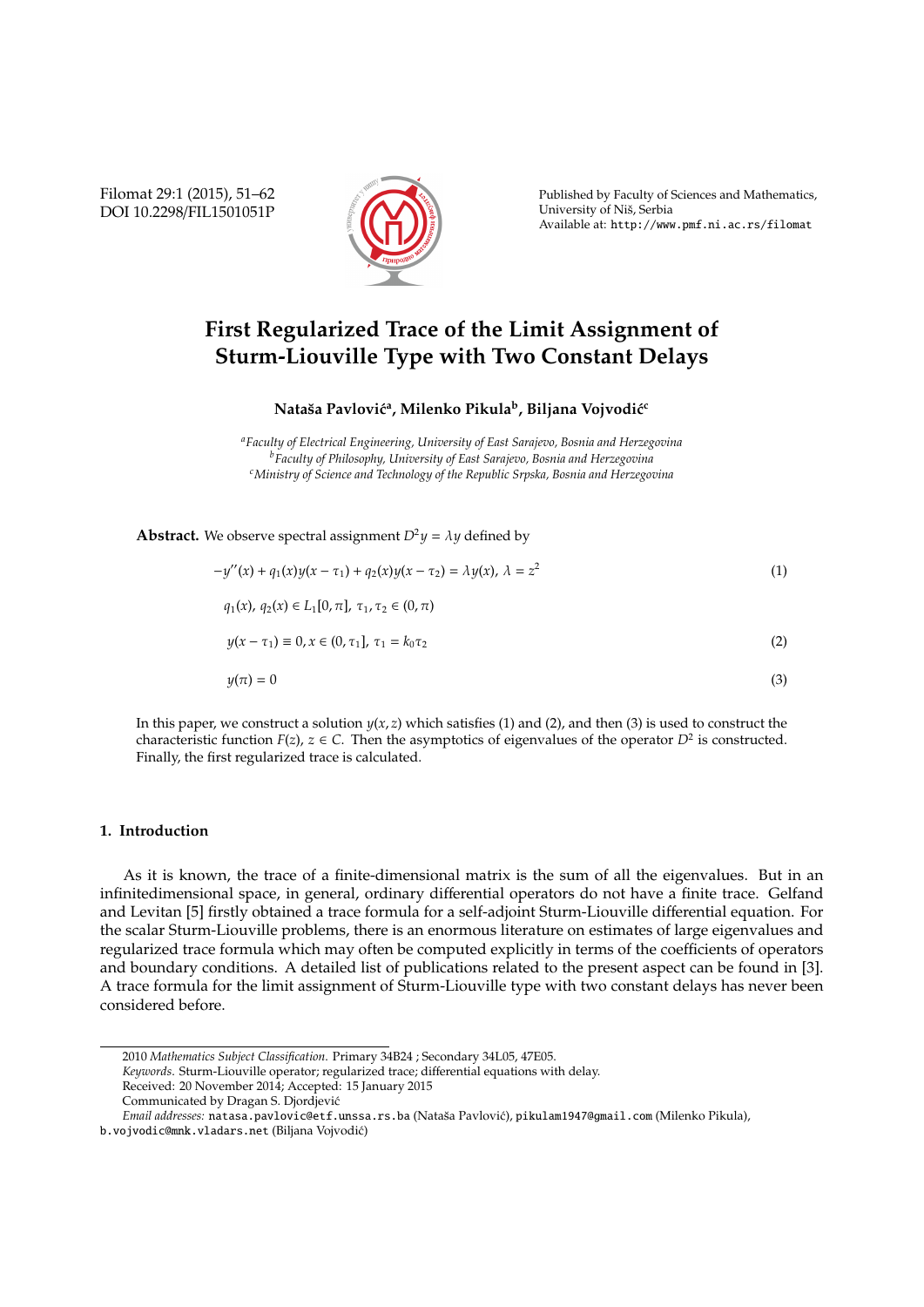#### **2. Construction solutions**

**Theorem 2.1.** *If the q<sub>i</sub>* ∈ *L*<sub>1</sub>[0,  $\pi$ ], *i* = 1, 2 *and* 0 <  $\tau_2$  < 2 $\tau_2$  < ... <  $k_0 \tau_2$  =  $\tau_1$  < ... <  $(l_0 k_0 - 1) \tau_2$  <  $l_0 \tau_1$  =  $l_0 k_0 \tau_2$  $\tau < \pi \leq (l_0k_0 + 1)\tau_2$ ,  $(k_0, l_0 \in N)$ , then the solution of the equation (1) with the initial condition (2) has the following *form*

$$
y(x,z) = \sin zx + \sum_{k=1}^{l_0 k_0} \frac{1}{z^k} b_{s^{k+1}}^{(2)}(x,z) + \sum_{k=1}^{l_0} \frac{1}{z^k} b_{s^{k+1}}^{(1)}(x,z) + \sum_{i=1}^{l_0-1} \sum_{j=1}^{(l_0-i)k_0} \frac{1}{z^{j+i}} \sum_{P \in S_{j+i}(i,j)} b_{s^{j+i+1}}^P(x,z)
$$
(4)

*wherin*

$$
b_{s^{k+1}}^{(i)}(x,z) = \int\limits_{k\tau_i}^x q_i(t_1) \sin z(x-t_1) b_{s^k}^{(i)}(t_1-\tau_i,z) dt_1, \ b_{s^2}^{(i)}(x,z) = \int\limits_{\tau_i}^x q_i(t_1) \sin z(x-t_1) \sin z(t_1-\tau_i) dt_1
$$

*i* = 1, 2; *k* = 2, 3, ...*l*0*ko*, *P permutations with repeating elements 1 and 2.*

*Proof.* Solving the equation (1) with limit conditions  $y(0) = 0$  by using the method of variation of constants, we obtain the integral equation

$$
y(x,z) = \sin zx + \frac{1}{z} \int_{0}^{x} q_1(t_1) \sin z(x - t_1) y(t_1 - \tau_1) dt_1 + \frac{1}{z} \int_{0}^{x} q_2(t_1) \sin z(x - t_1) y(t_1 - \tau_2) dt_1
$$
(5)

We introduce notation

$$
y_0(x, z) = \begin{cases} \sin zx, x \ge 0\\ 0, x < 0. \end{cases}
$$
  

$$
y_k(x, z) = \begin{cases} \frac{1}{z} \int_{k\tau_2}^{x} q_2(t_1) \sin z(x - t_1) y_{k-1}(t_1 - \tau_2) dt_1 + \frac{1}{z} \int_{k\tau_2}^{x} q_1(t_1) \sin z(x - t_1) y_{k-k_0}(t_1 - \tau_1) dt_1, x \ge k\tau_2\\ 0, x < k\tau_2. \end{cases}
$$
(6)

 $k = 1, 2, ..., l_0 k_0$  , wherein  $y_{k-k_0}(x, z) = 0$  for  $k < k_0$ , then the solution of the equation (1) with the initial condition  $y(x - \tau_1) \equiv 0, x \in (0, \tau_1]$  has the form

$$
y(x, z) = \sin zx + \sum_{k=1}^{l_0 k_0} y_k(x, z)
$$

1. At  $[0, \tau_2)$  the solution of the equation (5) is equal to  $y_0(x, z) = \sin zx$  because of (6)  $y_1(x, z) = 0$ ,  $x < \tau_2$ . From (6) we obtain

$$
y_1(x, z) = \begin{cases} \frac{1}{z} \int_{\tau_2}^{x} q_2(t_1) \sin z(x - t_1) \sin z(t_1 - \tau_2) dt_1 = \frac{1}{z} b_{s^2}^{(2)}(x, z), & x \ge \tau_2 \\ 0, & x < \tau_2. \end{cases}
$$
  

$$
y_2(x, z) = \begin{cases} \frac{1}{z} \int_{z\tau_2}^{x} q_2(t_1) \sin z(x - t_1)(\frac{1}{z} b_{s^2}^{(2)}(t_1 - \tau_2, z)) dt_1 = \frac{1}{z^2} b_{s^3}^{(2)}(x, z), & x \ge 2\tau_2 \\ 0, & x < 2\tau_2 \end{cases}
$$

Induction to prove that

$$
y_k(x, z) = \begin{cases} \frac{1}{z^k} b_{s^{k+1}}^{(2)}(x, z), & x \geq k\tau_2 \\ 0, & x < k\tau_2 \end{cases}
$$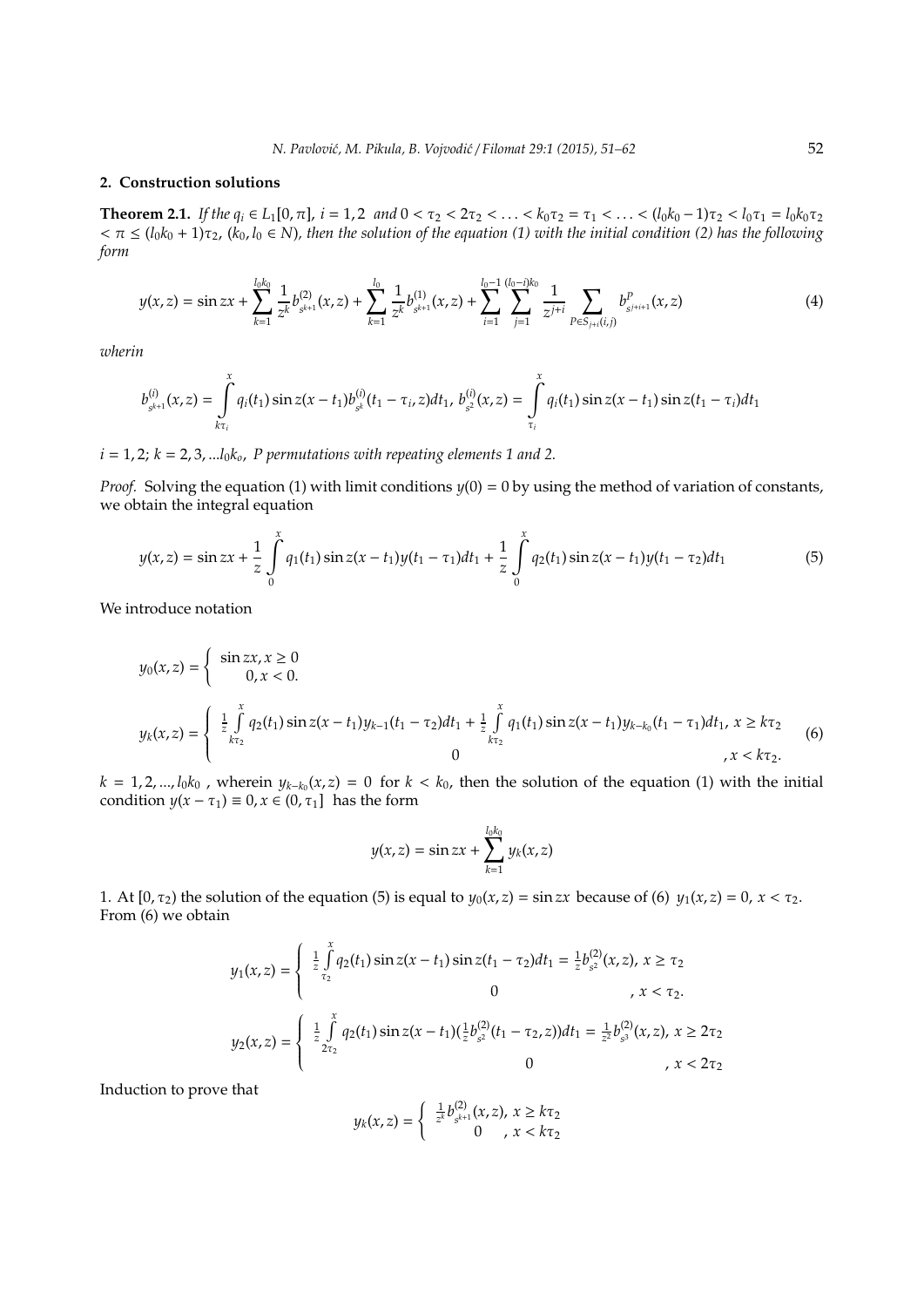for  $k \leq k_0 - 1$ , and is

$$
y_{k_0-1}(x,z) = \begin{cases} \frac{1}{z^{k_0-1}} b_{s^{k_0}}^{(2)}(x,z), & x \ge (k_0-1)\tau_2 \\ 0, & x < (k_0-1)\tau_2. \end{cases}
$$

Here we find that the solution is in  $[0, k_0 \tau_2)$  given by

$$
y(x,z) = \sin zx + \sum_{k=1}^{k_0-1} y_k(x,z) = \sin zx + \sum_{k=1}^{k_0-1} \frac{1}{z^k} b_{s^{k+1}}^{(2)}(x,z)
$$

2. Since the  $[k_0 \tau_2, (k_0 + 1) \tau_2)$  applies  $k_0 \tau_2 = \tau_1$ , in (6) we obtain

$$
y_{k_0}(x, z) = \frac{1}{z} \int_{k_0 \tau_2}^{x} q_2(t_1) \sin z(x - t_1) y_{k_0 - 1}(t_1 - \tau_2, z) dt_1 + \frac{1}{z} \int_{\tau_1}^{x} q_1(t_1) \sin z(x - t_1) y_0(t_1 - \tau_1, z) dt_1
$$
  

$$
= \frac{1}{z} \int_{k_0 \tau_2}^{x} q_2(t_1) \sin z(x - t_1) \left( \frac{1}{z^{k_0 - 1}} b_{s^{k_0}}^{(2)}(t_1 - \tau_2, z) \right) dt_1 + \frac{1}{z} \int_{\tau_1}^{x} q_1(t_1) \sin z(x - t_1) \sin z(t_1 - \tau_1) dt_1
$$

i.e.

$$
y_{k_0}(x, z) = \begin{cases} \frac{1}{z^{k_0}} b_{s^{k_0+1}}^{(2)}(x, z) + \frac{1}{z} b_{s^2}^{(1)}(x, z), & x \ge k_0 \tau_2 \\ 0, & x < k_0 \tau_2. \end{cases}
$$
\n
$$
y_{k_0+1}(x, z) = \frac{1}{z} \int_{(k_0+1)\tau_2}^{x} q_2(t_1) \sin z(x - t_1) y_{k_0}(t_1 - \tau_2, z) dt_1 + \frac{1}{z} \int_{\tau_1 + \tau_2}^{x} q_1(t_1) \sin z(x - t_1) y_1(t_1 - \tau_1, z) dt_1
$$
\n
$$
= \frac{1}{z^{k_0+1}} b_{s^{k_0+2}}^{(2)}(x, z) + \frac{1}{z^2} b_{s^3}^{(2,1)}(x, z) + \frac{1}{z^2} b_{s^3}^{(1,2)}(x, z) = \frac{1}{z^{k_0+1}} b_{s^{k_0+2}}^{(2)}(x, z) + \frac{1}{z^2} \sum_{P \in S_2(1,1)} b_{s^3}^P(x, z)
$$

i.e.

$$
y_{k_0+1}(x,z) = \begin{cases} \frac{1}{z^{k_0+1}} b_{s^{k_0+2}}^{(2)}(x,z) + \frac{1}{z^2} \sum_{P \in S_2(1,1)} b_{s^3}^P(x,z), \ x \geq (k_0+1)\tau_2 \\ 0, \quad, \ x < (k_0+1)\tau_2. \end{cases}
$$

Induction to prove that is:

$$
y_{2k_0-1}(x,z)=\left\{\begin{array}{c}\frac{1}{z^{2k_0-1}}b_{s^{2k_0}}^{(2)}(x,z)+\frac{1}{z^{k_0}}\sum\limits_{P\in S_{k_0}(1,k_0-1)}b_{s^{k_0+1}}^P(x,z),\ x\geq (2k_0-1)\tau_2\\0\qquad \qquad,x<(2k_0-1)\tau_2.\end{array}\right.
$$

3. As the  $2k_0\tau_2 = 2\tau_1$  by using (6) we obtain

$$
y_{2k_0}(x,z) = \begin{cases} \frac{1}{z^{2k_0}} b_{s^{2k_0+1}}^{(2)}(x,z) + \frac{1}{z^{k_0+1}} \sum_{P \in S_{k_0+1}(1,k_0)} b_{s^{k_0+2}}^P(x,z) + \frac{1}{z^2} b_{s^3}^{(1)}(x,z), & x \ge 2k_0\tau_2 \\ 0 & , x < 2k_0\tau_2. \end{cases}
$$
  

$$
y_{2k_0+1}(x,z) = \begin{cases} \frac{1}{z^{2k_0+1}} b_{s^{2k_0+2}}^{(2)}(x,z) + \frac{1}{z^{k_0+2}} \sum_{P \in S_{k_0+2}(1,k_0+1)} b_{s^{k_0+3}}^P(x,z) + \frac{1}{z^3} \sum_{P \in S_3(2,1)} b_{s^4}^P(x,z), & x \ge (2k_0+1)\tau_2. \end{cases}
$$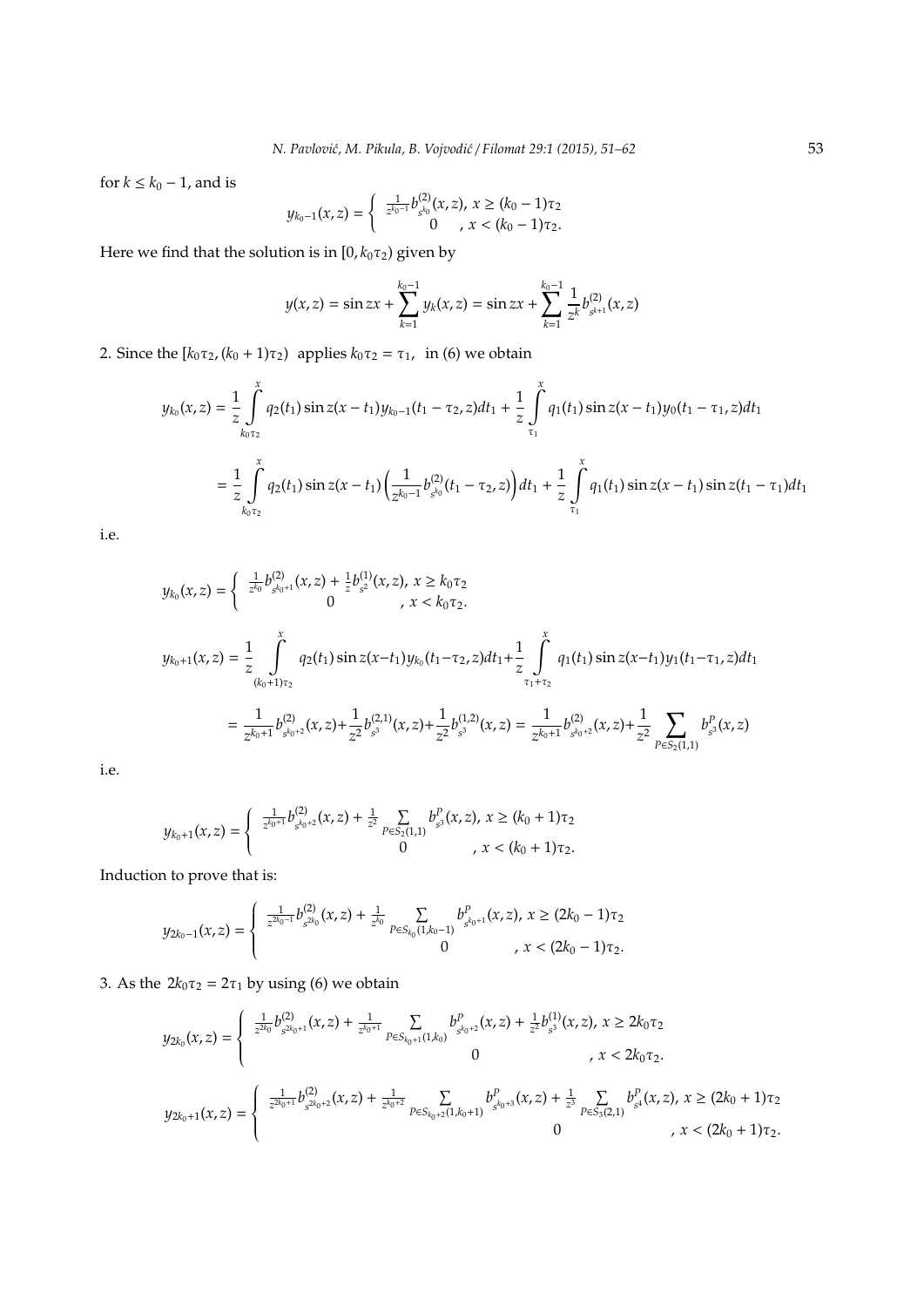#### 4. The same way we do

$$
y_{3k_0-1}(x,z) = \begin{cases} \frac{1}{z^{3k_0-1}} b_{s^{3k_0}}^{(2)}(x,z) + \frac{1}{z^{2k_0}} \sum_{P \in S_{2k_0}(1,2k_0-1)} b_{s^{2k_0+1}}^P(x,z) + \frac{1}{z^{k_0+1}} \sum_{P \in S_{k_0+1}(2,k_0-1)} b_{s^{k_0+2}}^P(x,z), x \ge (3k_0-1)\tau_2\\ 0, x < (3k_0-1)\tau_2. \end{cases}
$$
  

$$
y_{3k_0}(x,z) = \begin{cases} \frac{1}{z^{3k_0}} b_{s^{3k_0+1}}^{(2)}(x,z) + \frac{1}{z^{2k_0+1}} \sum_{P \in S_{2k_0+1}(1,2k_0)} b_{s^{2k_0+2}}^P(x,z) + \frac{1}{z^{k_0+2}} \sum_{P \in S_{k_0+2}(2,k_0)} b_{s^{k_0+3}}^P(x,z) + \frac{1}{z^2} b_{s^3}^{(1)}(x,z), x \ge 3k_0\tau_2\\ 0, x < 3k_0\tau_2. \end{cases}
$$

5. Based on the foregoing, we conclude that induction on *n* to prove that valid of formula ( 7 ) - ( 9 ). For *m* = 2, 3, ...*l*<sup>0</sup> − 1 and *n* = 2, ...*m* − 1

$$
y_{mk_0+n}(x,z) = \frac{1}{z^{mk_0+n}} b_{s^{mk_0+n+1}}^{(2)}(x,z) + \frac{1}{z^{(m-1)k_0+n+1}} \sum_{P \in S_{(m-1)k_0+n+1}(1,(m-1)k_0+n)} b_{s^{(m-1)k_0+n+2}}^{P}(x,z) + + \frac{1}{z^{(m-2)k_0+n+2}} \sum_{P \in S_{(m-2)k_0+n+2}(2,(m-2)k_0+n)} b_{s^{(m-2)k_0+n+3}}^{P}(x,z) + \dots + \frac{1}{z^{k_0+n+m-1}} \sum_{P \in S_{k_0+n+m-1}(m-1,k_0+n)} b_{s^{k_0+n+m}}^{P}(x,z) + + \frac{1}{z^{n+m}} \sum_{P \in S_{n+m}(m,n)} b_{s^{n+m+1}}^{P}(x,z), x \ge (mk_0+n)\tau_2; \quad y_{mk_0+n}(x,z) = 0, x < (mk_0+n)\tau_2
$$

For  $n = 1, 2, ..., l_0$ 

$$
y_{nk_0}(x, z) = \frac{1}{z^{nk_0}} b_{s^{nk_0+1}}^{(2)}(x, z) + \frac{1}{z^{(n-1)k_0+1}} \sum_{P \in S_{(n-1)k_0+1}(1, (n-1)k_0)} b_{s^{(n-1)k_0+2}}^P(x, z) + + \frac{1}{z^{(n-2)k_0+2}} \sum_{P \in S_{(n-2)k_0+2}(2, (n-2)k_0)} b_{s^{(n-2)k_0+3}}^P(x, z) + \dots + \frac{1}{z^{k_0+n-1}} \sum_{P \in S_{k_0+n-1}(n-1,k_0)} b_{s^{k_0+n}}^P(x, z) + \frac{1}{z^n} b_{s^{n+1}}^{(1)}(x, z), x \ge nk_0 \tau_2; y_{nk_0}(x, z) = 0 \ x < nk_0 \tau_2
$$
 (8)

For  $n = 2, 3, ..., l_0 - 1$ 

$$
y_{nk_0+1}(x,z) = \frac{1}{z^{nk_0+1}} b_{s^{nk_0+2}}^{(2)}(x,z) + \frac{1}{z^{(n-1)k_0+2}} \sum_{P \in S_{(n-1)k_0+2}(1,(n-1)k_0+1)} b_{s^{(n-1)k_0+3}}^P(x,z) +
$$
  
+ 
$$
\frac{1}{z^{(n-2)k_0+3}} \sum_{P \in S_{(n-2)k_0+3}(2,(n-2)k_0+1)} b_{s^{(n-2)k_0+4}}^P(x,z) +
$$
  
... + 
$$
\frac{1}{z^{k_0+n}} \sum_{P \in S_{k_0+n}(n-1,k_0+1)} b_{s^{k_0+n+1}}^P(x,z), x \ge (nk_0+1)\tau_2;
$$
  

$$
y_{nk_0+1}(x,z) = 0 \ x < (nk_0+1)\tau_2
$$
 (9)

6. Let us prove the formula (7). Some of the natural numbers are less than or equal to *m* and  $3 \le n < m - 2$ true (7). We will show that (7) holds for  $n + 1$ . From (7) and the recurrence of the formula (6) we obtain

$$
y_{mk_0+n+1}(x,z)=\frac{1}{z^{mk_0+n+1}}b_{s^{mk_0+n}}^{(2)}(x,z)+
$$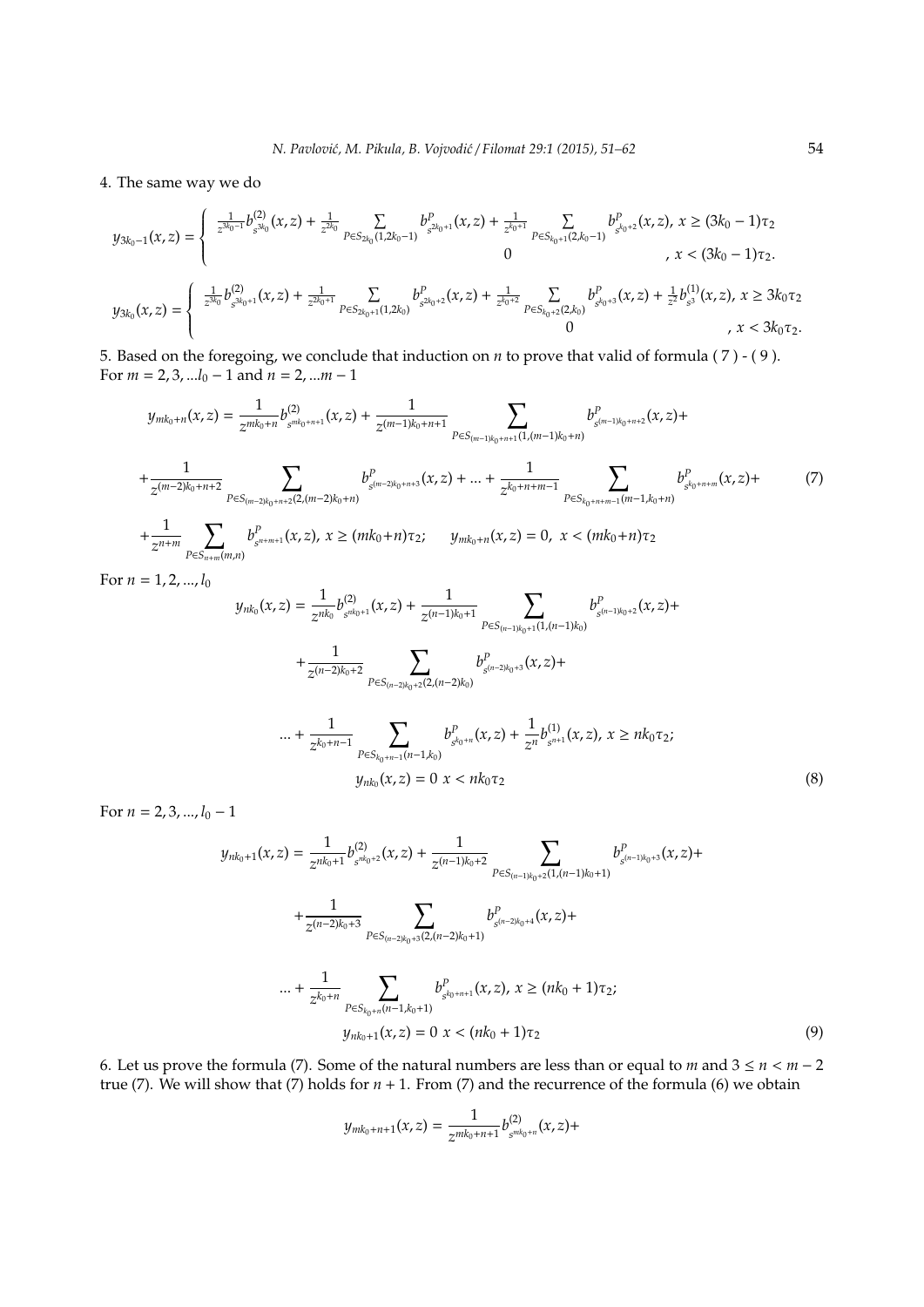$$
+\frac{1}{z^{(m-1)k_0+n+2}}\sum_{P\in S_{(m-1)k_0+n+2}(1,(m-1)k_0+n+1)\setminus(12...2)}b^P_{s^{(m-1)k_0+n+3}}(x,z)+\\+\frac{1}{z^{(m-2)k_0+n+3}}\sum_{P\in S_{(m-2)k_0+n+3}(2,(m-2)k_0+n+1)\setminus(1...)}b^P_{s^{(m-2)k_0+n+4}}(x,z)+...+\\+\frac{1}{z^{k_0+n+m}}\sum_{P\in S_{k_0+n+m}(m-1,k_0+n+1)\setminus(1...)}b^P_{s^{k_0+n+m+1}}(x,z)+\\+\frac{1}{z^{n+m+1}}\sum_{P\in S_{n+m+1}(m,n+1)}b^P_{s^{n+m+2}}(x,z)+\frac{1}{z^{(m-1)k_0+n+2}}b^{(1,2...2)}_{s^{(m-1)k_0+n+3}}(x,z)+\\+\frac{1}{z^{(m-2)k_0+n+3}}\sum_{P\in S_{(m-2)k_0+n+3}(2,(m-2)k_0+n+1)\setminus(2...)}b^P_{s^{(m-2)k_0+n+4}}(x,z)+\\+\frac{1}{z^{(m-3)k_0+n+4}}\sum_{P\in S_{(m-3)k_0+n+4}(3,(m-3)k_0+n+1)\setminus(2...)}b^P_{s^{(m-3)k_0+n+5}}(x,z)+...+\\+\frac{1}{z^{k_0+n+m}}\sum_{P\in S_{k_0+n+m}(m-1,k_0+n+1)\setminus(2...)}b^P_{s^{k_0+n+m+1}}(x,z)+\frac{1}{z^{n+m+1}}\sum_{P\in S_{n+m+1}(m,n+1)\setminus(2...)}b^P_{s^{k_0+n+m+1}}(x,z)+\frac{1}{z^{n+m+1}}\sum_{P\in S_{k_0+n+m}(m-1,k_0+n+1)\setminus(2...)}b^P_{s^{k_0+n+m+1}}(x,z)+\frac{1}{z^{n+m+1}}\sum_{P\in S_{k_0+n+m}(m-1,k_0+n+1)\setminus(2...)}b^P_{s^{k_0+n+m+1}}(x,z)+\frac{1}{z^{n+m+1}}\sum_{P\in S_{k_0+n+m}(m-1,k_0+n+1)\setminus(
$$

From here we get

$$
y_{mk_0+n+1}(x, z) = \frac{1}{z^{mk_0+n+1}} b_{s^{mk_0+n}}^{(2)}(x, z) +
$$
  
+ 
$$
\frac{1}{z^{(m-1)k_0+n+2}} \sum_{P \in S_{(m-1)k_0+n+2}(1, (m-1)k_0+n+1)} b_{s^{(m-1)k_0+n+3}}^{P}(x, z) +
$$
  
+ 
$$
\frac{1}{z^{(m-2)k_0+n+3}} \sum_{P \in S_{(m-2)k_0+n+3}(2, (m-2)k_0+n+1)} b_{s^{(m-2)k_0+n+4}}^{P}(x, z) + ... +
$$
  
+ 
$$
\frac{1}{z^{k_0+n+m}} \sum_{P \in S_{k_0+n+m}(m-1,k_0+n+1)} b_{s^{k_0+n+m+1}}^{P}(x, z) +
$$
  
+ 
$$
\frac{1}{z^{n+m+1}} \sum_{P \in S_{n+m+1}(m,n+1)} b_{s^{n+m+2}}^{P}(x, z), x \ge (mk_0 + n + 1)\tau_2;
$$
  

$$
y_{mk_0+n+1}(x, z) = 0, x < (mk_0 + n + 1)\tau_2
$$

We have shown that (7) is true for a natural number  $n + 1$ .

7. Let us prove the formula (8). Suppose that (8) is valid for all integers  $\leq n$ ,  $n \leq l_0 - 1$ . Based on (7), the inductive assumption of (8) and recurrent formula (6) we obtain.

$$
y_{(n+1)k_0}(x, z) = \frac{1}{z^{nk_0+k_0}} b_{s^{nk_0+k_0+1}}^{(2)}(x, z) +
$$
  
+ 
$$
\frac{1}{z^{(n-1)k_0+k_0+1}} \sum_{P \in S_{(n-1)k_0+k_0+1}(1, (n-1)k_0+k_0)} b_{s^{(n-1)k_0+k_0+2}}^P(x, z) +
$$
  
+ 
$$
\frac{1}{z^{(n-2)k_0+k_0+2}} \sum_{P \in S_{(n-2)k_0+k_0+2}(2, (n-2)k_0+k_0)} b_{s^{(n-2)k_0+k_0+3}}^P(x, z) +
$$
  
+ 
$$
\frac{1}{z^{(n-3)k_0+k_0+3}} \sum_{P \in S_{(n-2)k_0+k_0+3}(3, (n-2)k_0+k_0)} b_{s^{(n-2)k_0+4}}^P(x, z) + ...
$$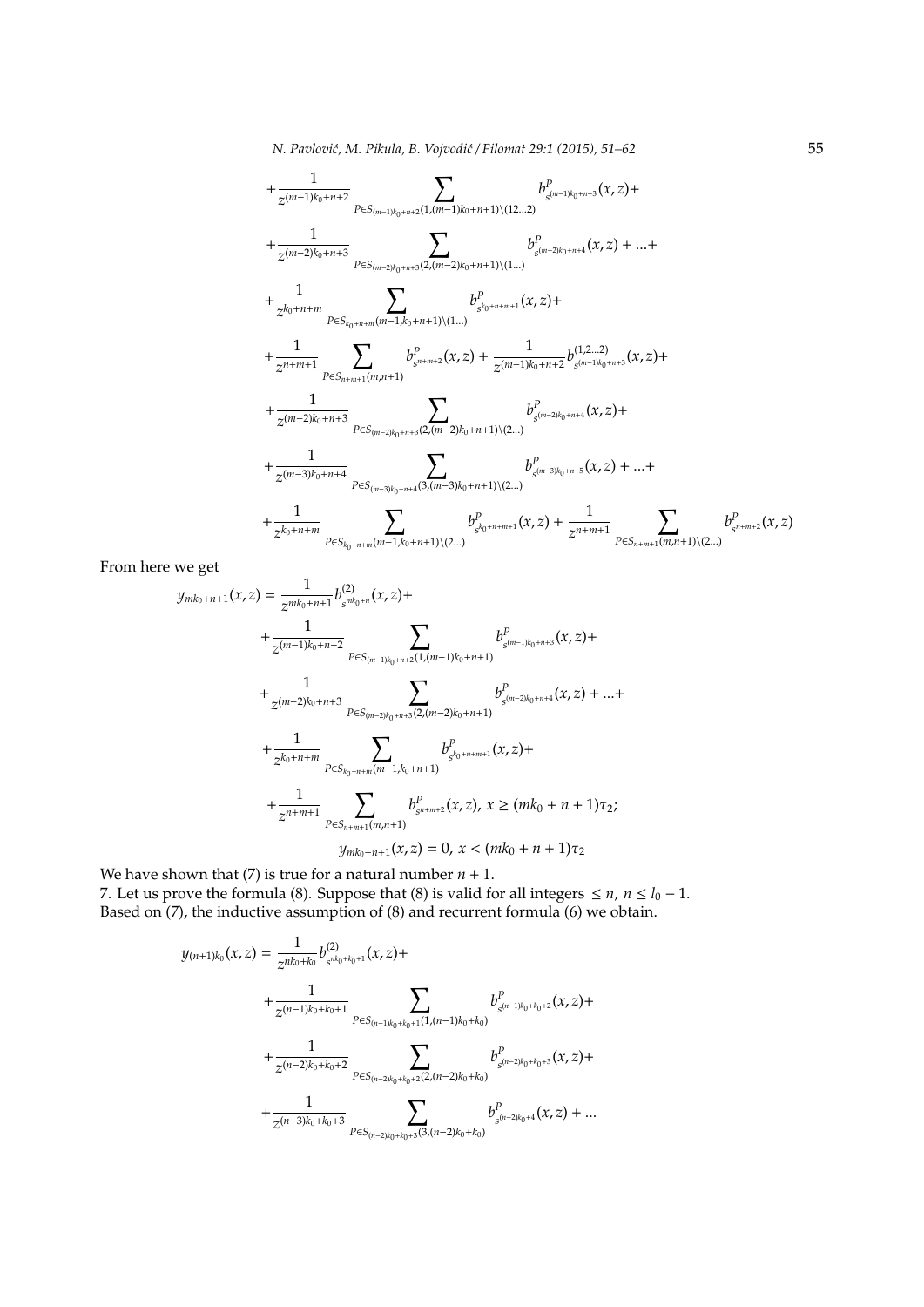$$
+\frac{1}{z^{2k_0+n-1}}\sum_{P\in S_{2k_0+n-1}(n-1,2k_0)}b^P_{s^{2k_0+n}}(x,z)+\\+\frac{1}{z^{k_0+n}}\sum_{P\in S_{k_0+n}(n,k_0)}b^P_{s^{k_0+n+1}}(x,z)+\frac{1}{z^{n+1}}b^{(1)}_{s^{n+2}}(x,z)
$$

8. Now it easily from (7), (8) and recurrent formula (6) mathematical induction to prove the exact formula (9). Mathematical induction has been shown to correct the following formula

$$
y_{nk_0+2}(x,z) = \frac{1}{z^{nk_0+2}} b_{s^{nk_0+3}}^{(2)}(x,z) + \frac{1}{z^{(n-1)k_0+3}} \sum_{P \in S_{(n-1)k_0+3}(1,(n-1)k_0+2)} b_{s^{(n-1)k_0+4}}^P(x,z) +
$$
  

$$
\frac{1}{z^{(n-2)k_0+4}} \sum_{P \in S_{(n-2)k_0+4}(2,(m-2)k_0+2)} b_{s^{(n-2)k_0+5}}^P(x,z) + ... + \frac{1}{z^{k_0+n+1}} \sum_{P \in S_{k_0+n+1}(n-1,k_0+2)} b_{s^{k_0+n+2}}^P(x,z), \ x \ge (nk_0+2)\tau_2,
$$
  

$$
y_{nk_0+2}(x,z) = 0, \ x < (nk_0+2)\tau_2, \ n = 2, 3, ..., l_0-1
$$

9. Based on formulas (7) - (9), we get the solution of the equation (1) with the initial condition (2) to the segment  $[0, \pi]$ 

$$
y(x,z)=\sin zx+\sum_{k=1}^{l_0k_0}y_k(x,z)
$$

i.e.

$$
y(x,z) = \sin zx + \sum_{k=1}^{l_0 k_0} \frac{1}{z^k} b_{s^{k+1}}^{(2)}(x,z) + \sum_{k=1}^{l_0} \frac{1}{z^k} b_{s^{k+1}}^{(1)}(x,z) + \sum_{k=1}^{(l_0-2)k_0} \frac{1}{z^{k+2}} \sum_{P \in S_{k+2}(2,k)} b_{s^{k+3}}^P(x,z) + \sum_{k=1}^{(l_0-3)k_0} \frac{1}{z^{k+3}} \sum_{P \in S_{k+3}(3,k)} b_{s^{k+4}}^P(x,z) + \sum_{k=1}^{2k_0} \frac{1}{z^{k+1_0-2}} \sum_{P \in S_{k+1}} b_{s^{k+1}}^P(x,z) + \sum_{k=1}^{k_0} \frac{1}{z^{k+1_0-1}} \sum_{P \in S_{k+1_0-1}(l_0-1,k)} b_{s^{k+1_0}}^P(x,z)
$$

Therefore, it is worth

$$
y(x,z)=\sin zx+\sum_{k=1}^{l_0k_0}\frac{1}{z^k}b_{s^{k+1}}^{(2)}(x,z)+\sum_{k=1}^{l_0}\frac{1}{z^k}b_{s^{k+1}}^{(1)}(x,z)+\sum_{i=1}^{l_0-1}\sum_{j=1}^{(l_0-i)k_0}\frac{1}{z^{j+i}}\sum_{P\in S_{j+i}(i,j)}b_{s^{j+i+1}}^P(x,z)
$$

which proves the theorem.  $\square$ 

# **3. Characteristic function. Asymptotic properties of the zeros characteristic function**

For  $x = \pi$  from (4) we get the characteristic function

$$
F(z) = \sin z \pi + \sum_{k=1}^{l_0 k_0} \frac{1}{z^k} b_{s^{k+1}}^{(2)}(z) + \sum_{k=1}^{l_0} \frac{1}{z^k} b_{s^{k+1}}^{(1)}(z) + \sum_{i=1}^{l_0 - 1} \sum_{j=1}^{(l_0 - i)k_0} \frac{1}{z^{j+i}} \sum_{P \in S_{j+i}(i,j)} b_{s^{j+i+1}}^P(z)
$$
(10)

where the

$$
b_{s^{k+1}}^{(i)}(z) = b_{s^{k+1}}^{(i)}(\pi,z), \ i = 1,2; \ b_{s^{j+i+1}}^P(z) = b_{s^{j+i+1}}^P(\pi,z)
$$

We use the elementary identity

$$
\sin z(\pi - t_1)\sin z(t_1 - \tau_i - t_2)\sin z(t_2 - \tau_j) = \frac{1}{4}\left[\sin z(\pi - 2t_2 + \tau_j - \tau_i) + \sin z(\pi - 2t_1 + 2t_2 + \tau_i - \tau_j)\right]
$$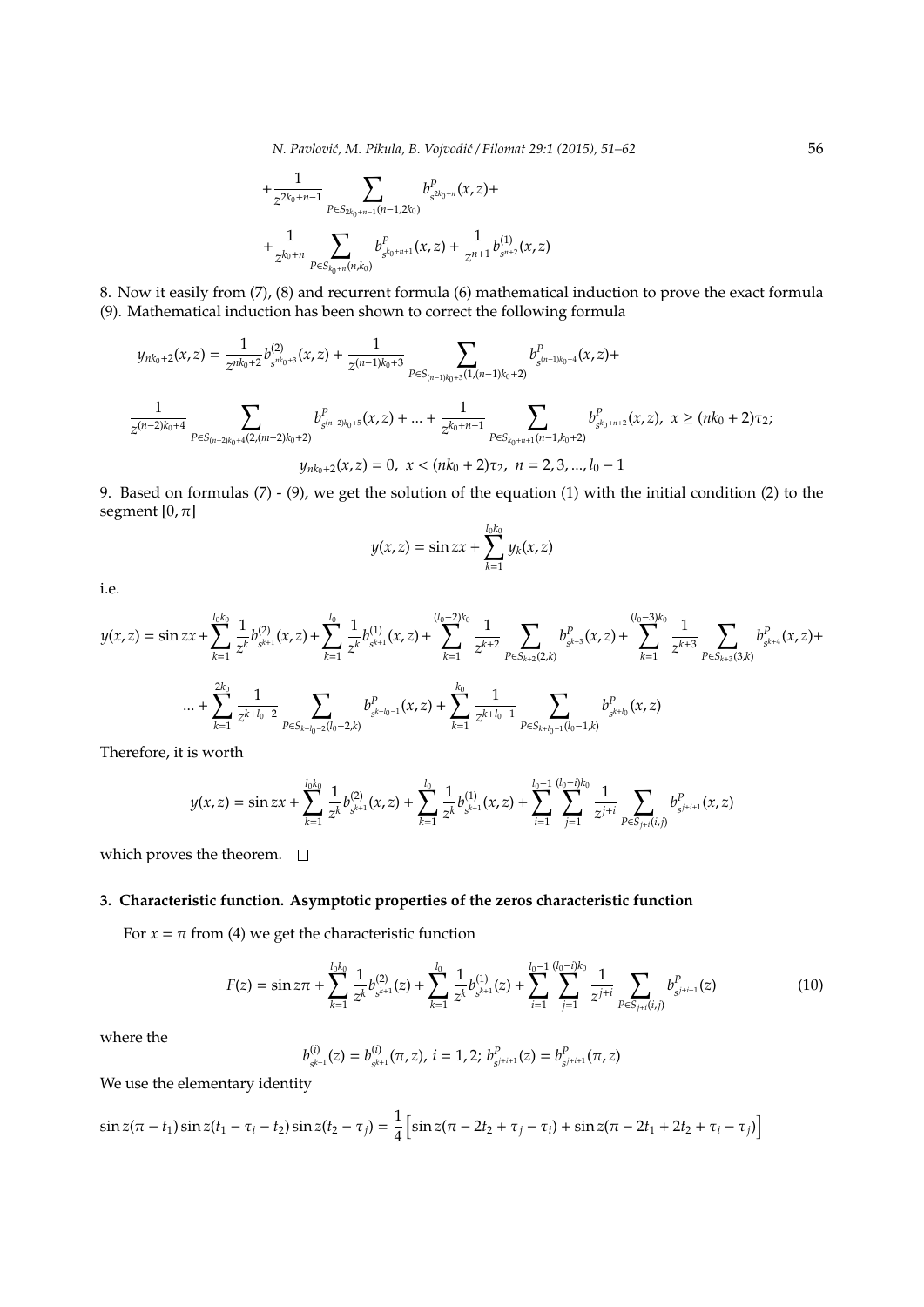$$
-\frac{1}{4}\left[\sin z(\pi-\tau_i-\tau_j)+\sin z(\pi-2t_1+\tau_j+\tau_i)\right].
$$

Define the following functions

$$
\beta_{1}^{(i,j)}(z) = \int_{\tau_{1}+\tau_{2}}^{\pi} [q_{i}(t_{1}) \int_{\tau_{j}}^{t_{1}-\tau_{i}} q_{j}(t_{2})dt_{2}] \sin z(\pi - 2t_{1} + \tau_{j} + \tau_{i})dt_{1}
$$
\n
$$
\beta_{2}^{(i,j)}(z) = \int_{\tau_{1}+\tau_{2}}^{\pi} [q_{i}(t_{1}) \int_{\tau_{j}}^{t_{1}-\tau_{i}} q_{j}(t_{2}) \sin z(\pi - 2t_{2} + \tau_{j} - \tau_{i})dt_{2}]dt_{1}
$$
\n
$$
\beta_{3}^{(i,j)}(z) = \int_{\tau_{1}+\tau_{2}}^{\pi} [q_{i}(t_{1}) \int_{\tau_{j}}^{t_{1}-\tau_{i}} q_{j}(t_{2}) \sin z(\pi - 2t_{1} + 2t_{2} - \tau_{j} + \tau_{i})dt_{2}]dt_{1}, i \neq j
$$
\n
$$
\beta_{k}(z) = \beta_{k}^{(i,j)}(z), i = 1, 2, k = 1, 2, 3.
$$
\n
$$
a^{(i)}(z) = \int_{\tau_{i}}^{\pi} q_{i}(t_{1}) \cos z(\pi - 2t_{1} + \tau_{i})dt_{1}
$$
\n(11)

We introduce the following sizes

$$
J_1^{(i)} = \int_{\tau_i}^{\pi} q_i(t_1) dt_1, \ J_2^{(i)} = \int_{2\tau_i}^{\pi} q_i(t_1) \int_{\tau_i}^{t_1 - \tau_i} q_i(t_2) dt_2 dt_1, \ i = 1, 2
$$
\n
$$
J_2^{(i,j)} = \int_{\tau_1 + \tau_2}^{\pi} q_i(t_1) \int_{\tau_j}^{t_1 - \tau_i} q_j(t_2) dt_2 dt_1, \ i \neq j
$$
\n
$$
(12)
$$

Function (10) with (11) and (12) can be rewritten in the form:

$$
F(z) = \sin \pi z + \frac{1}{2z} \sum_{i=1}^{2} [a^{(i)}(z) - J_1^{(i)} \cos z(\pi - \tau_i)] +
$$
  
+ 
$$
\frac{1}{4z^2} \left\{ \sum_{i=1}^{2} \left[ \sum_{p=2}^{3} \beta_p(z) - \beta_1(z) - J_2^{(i)} \sin z(\pi - 2\tau_i) \right] + \sum_{p=2}^{3} [\beta_p^{(1,2)}(z) + \beta_p^{(2,1)}(z)] \right\}
$$
  
- 
$$
\frac{1}{4z^2} [\beta_1^{(1,2)}(z) + \beta_1^{(2,1)}(z) + (J_2^{(1,2)} + J_2^{(2,1)}) \sin z(\pi - \tau_1 - \tau_2)] + O\left(\frac{1}{z^4}\right)
$$
(13)

**Theorem 3.1.** *If*  $q_j(x) \in L_1[0, \pi]$ ,  $j = 1, 2$  *then zeros*  $z_n$ ,  $n \in N$  *of the function* (13) *have an asymptotics shape* 

$$
z_n = n + \frac{C_1(n)}{n} + \frac{C_2(n)}{n^2} + o\left(\frac{C_2(n)}{n^2}\right), (n \to \infty)
$$

*where*

$$
C_1(n) = \sum_{i=1}^2 \left( \frac{J_1^{(i)}}{2\pi} \cos n\tau_i - \frac{1}{2\pi} a_n^{(i)} \right)
$$
  
\n
$$
C_2(n) = \frac{1}{2\pi^2} \left[ \sum_{i=1}^2 \left( \sum_{j=1}^2 \hat{b}_n^{(i)} J_1^{(j)} \cos n\tau_j - \hat{b}_n^{(i)} a_n^{(j)} + \frac{\pi - \tau_i}{2} J_1^{(i)} J_1^{(j)} \sin n\tau_i \cos n\tau_j \right) \right] +
$$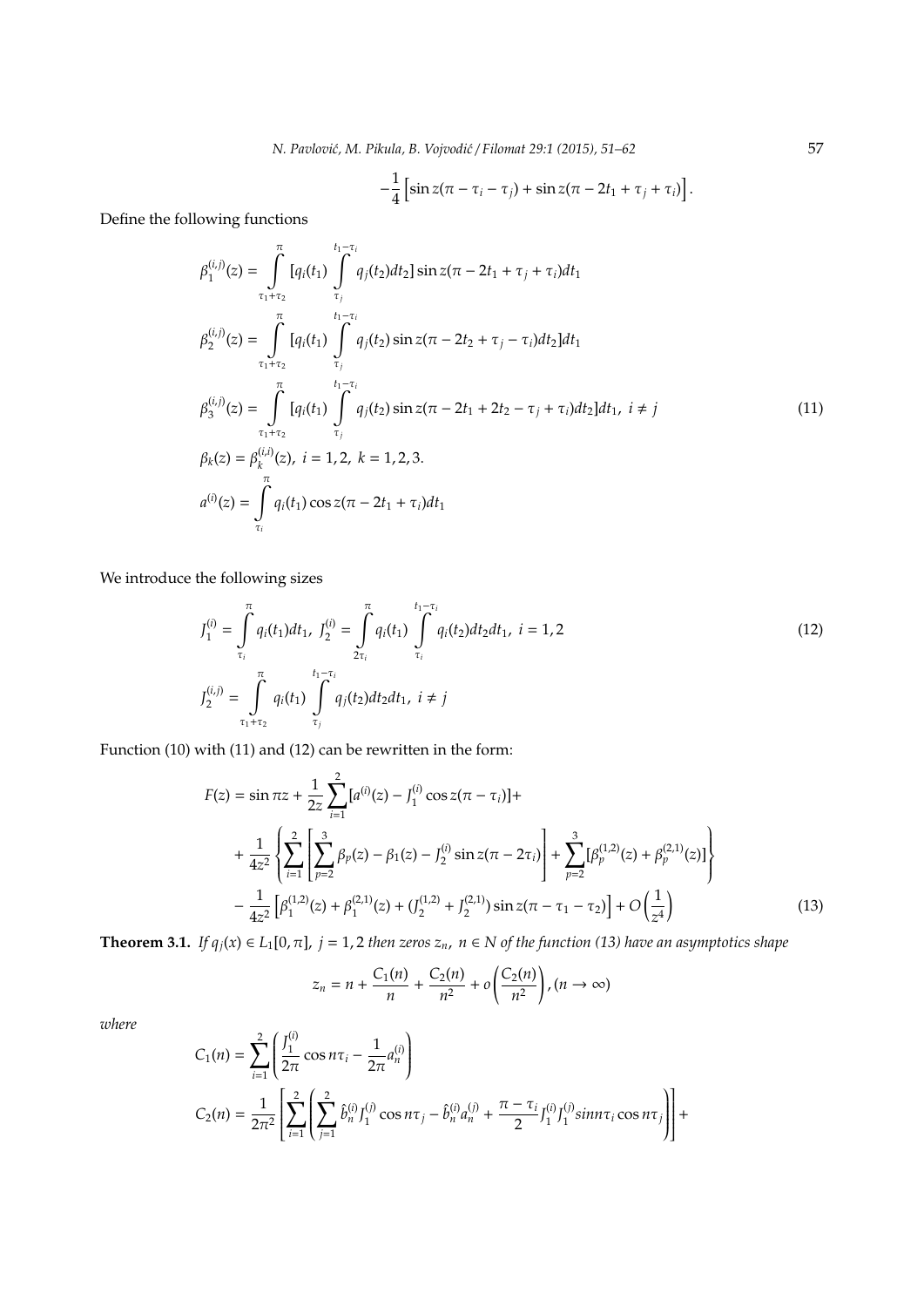$$
+\frac{1}{2\pi^{2}}\left[\sum_{i=1}^{2}\left(\sum_{j=1}^{2}\frac{\pi+\tau_{i}}{2}b_{n}^{(i)}a_{n}^{(j)}-\frac{\pi-\tau_{i}}{2}J_{1}^{(i)}a_{n}^{(j)}\sin n\tau_{i}-\frac{\pi+\tau_{i}}{2}J_{1}^{(j)}b_{n}^{(i)}\cos n\tau_{j}\right)\right]+\n+ \frac{1}{4\pi}\left[\sum_{i=1}^{2}\left(\sum_{p=2}^{3}b_{p,n}^{(i)}-b_{1,n}^{(i)}-J_{2}^{(i)}\sin 2n\tau_{i}\right)+\sum_{p=2}^{3}(b_{p,n}^{(1,2)}+b_{p,n}^{(2,1)})-b_{1,n}^{(1,2)}-b_{1,n}^{(2,1)}\right]-\n- \frac{J_{2}^{(1,2)}+J_{2}^{(1,2)}}{4\pi}\sin n(\tau_{1}+\tau_{2})+O\left(\sum_{i=1}^{2}\sum_{j=1}^{2}a_{n}^{(j)}b_{n}^{(i)}\right)
$$
\n(8)

*Proof.* Since the  $q_j(x) \in L_1[0, \pi]$ ,  $j = 1, 2$ , it is true that  $\beta_k^{(i,j)}$  $\binom{(i,j)}{k}(z) = O\left(\frac{1}{n^s}\right) s > \frac{1}{2}$ Take

$$
z_n = n + \frac{C_1(n)}{n} + \frac{C_2(n)}{n^2} + o\left(\frac{C_2(n)}{n^2}\right), (n \to \infty)
$$
 (14)

Putting exspression (14) into the equation (13). If we include

$$
\sin \pi z_n = (-1)^n \left[ \frac{\pi C_1(n)}{n} + \frac{\pi C_2(n)}{n^2} + o\left(\frac{C_2(n)}{n^2}\right) \right], \frac{1}{z_n} = \frac{1}{n} + O\left(\frac{C_2(n)}{n^3}\right)
$$

$$
\cos z_n(\pi - \tau_i) = (-1)^n \left[ \cos n\tau_i + \frac{(\pi - \tau_i)C_1(n)}{n} \sin n\tau_i + O\left(\frac{C_2(n)}{n^2}\right) \right]
$$

$$
\sin z_n(\pi - 2\tau_i) = (-1)^{n+1} \sin 2n\tau_i + O\left(\frac{C_1(n)}{n}\right), \sin z_n(\pi - \tau_1 - \tau_2) = (-1)^{n+1} \sin n(\tau_1 + \tau_2) + O\left(\frac{C_1(n)}{n}\right)
$$

Let us define the folowing number sequences:

$$
a_n^{(i)} = \int_{\tau_i}^{\pi} q_i(t_1) \cos n(2t_1 - \tau_i) dt_1 \quad i = 1, 2, n = 1, 2, ...
$$
  

$$
b_n^{(i)} = \int_{\tau_i}^{\pi} q_i(t_1) \sin n(2t_1 - \tau_i) dt_1, \ \hat{b}_n^{(i)} = \int_{\tau_i}^{\pi} t_1 q_i(t_1) \sin n(2t_1 - \tau_i) dt_1
$$

Next, apply

$$
a^{(i)}(z_n) = \int_{\tau_i}^{\pi} q_i(t_1) \cos\left(n + \frac{C_1(n)}{n} + \frac{C_2(n)}{n^2} + o\left(\frac{C_2(n)}{n^2}\right)\right) (\pi - 2t_1 + \tau_i) dt_1 =
$$
  

$$
= (-1)^n \left\{ a_n^{(i)} + \left[ \frac{C_1(n)(\pi + \tau_i)}{n} + \frac{C_2(n)(\pi + \tau_i)}{n^2} \right] b_n^{(i)} \right\} +
$$
  

$$
+ (-1)^{n+1} \left[ \frac{2C_1(n)}{n} + \frac{2C_2(n)}{n^2} \right] \hat{b}_n^{(i)} + o\left(\frac{b_n^{(i)} C_2(n)}{n^2}\right)
$$

Let us introduce the following sequences

$$
b_{1,n}^{(i,j)} = \int_{\tau_1+\tau_2}^{\pi} [q_i(t_1) \int_{\tau_j}^{t_1-\tau_i} q_j(t_2) dt_2] \sin n(2t_1-\tau_j-\tau_i) dt_1
$$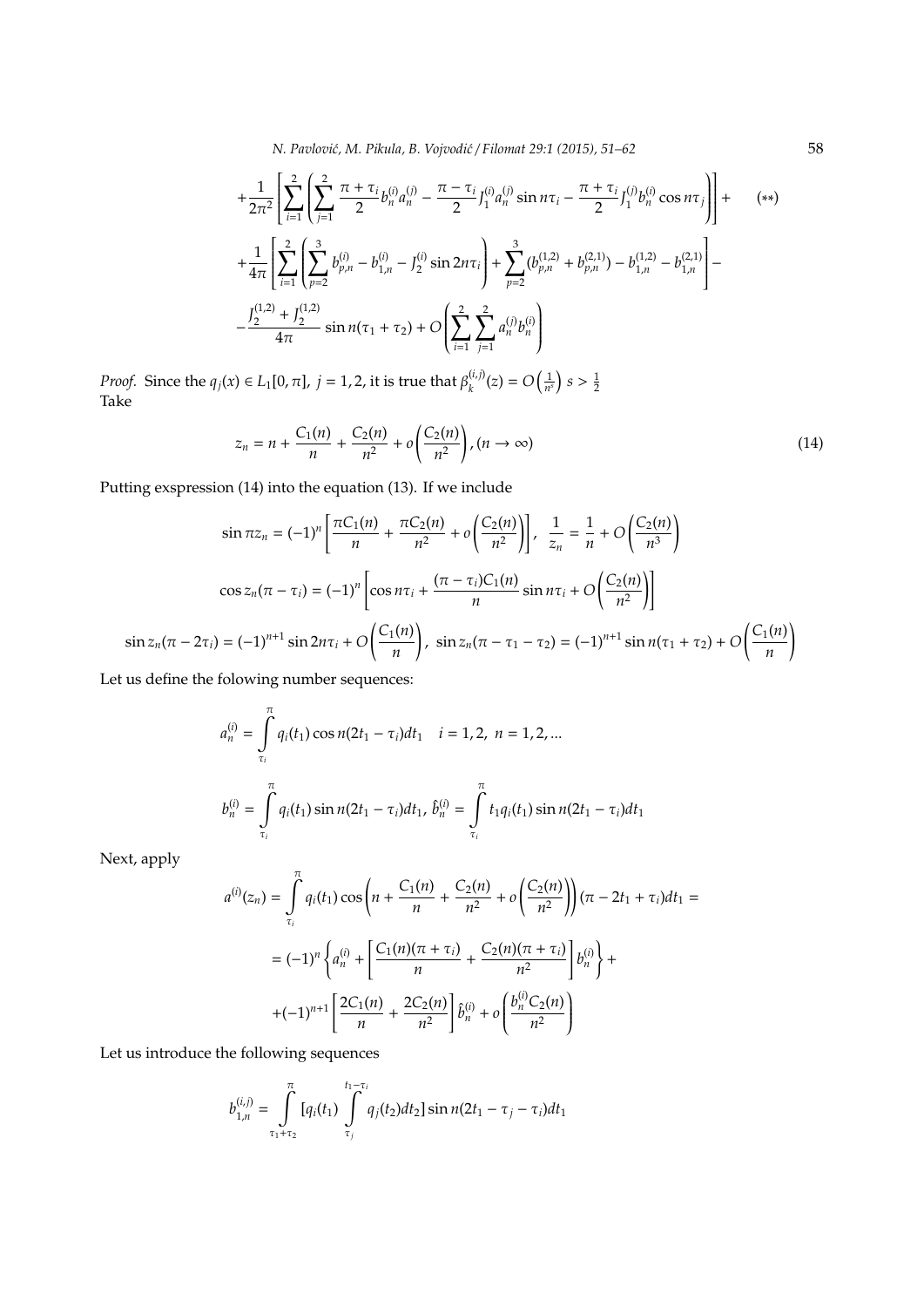$$
b_{2,n}^{(i,j)} = \int_{\tau_1 + \tau_2}^{\pi} [q_i(t_1) \int_{\tau_j}^{t_1 - \tau_i} q_j(t_2) \sin n(2t_2 - \tau_j + \tau_i) dt_2] dt_1
$$
  

$$
b_{3,n}^{(i,j)} = \int_{\tau_1 + \tau_2}^{\pi} [q_i(t_1) \int_{\tau_j}^{t_1 - \tau_i} q_j(t_2) \sin n(2t_1 - 2t_2 + \tau_j - \tau_i) dt_2] dt_1, \ n \in \mathbb{N}
$$

Then apply the relation

$$
\beta_p^{(i,j)}(z_n) = (-1)^{n+1} b_{p,n}^{(i,j)} + O\left(\frac{C_1(n) b_{1,n}^{(i,j)}}{n}\right), \ p = 1,2,3
$$

Using the previous equality, relation (13) becomes:

$$
0 = F(z_n) = \frac{(-1)^n}{n} \left[ \pi C_1(n) + \frac{1}{2} \sum_{i=1}^2 (a_n^{(i)} - J_1^{(i)} \cos n\tau_i) \right] +
$$
  
+ 
$$
\frac{(-1)^n}{n^2} \left\{ \pi C_2(n) + \sum_{i=1}^2 \left[ \frac{C_1(n)(\pi + \tau_i)}{2} b_n^{(i)} - C_1(n) \hat{b}_n^{(i)} - \frac{(\pi - \tau_i)C_1(n)}{2} J_1^{(i)} \sin n\tau_i \right] \right\} -
$$
  
- 
$$
\frac{(-1)^n}{4n^2} \left\{ \sum_{i=1}^2 \left( \sum_{p=2}^3 b_{p,n}^{(i)} - b_{1,n}^{(i)} - J_2^{(i)} \sin 2n\tau_i \right) + \sum_{p=2}^3 (b_{p,n}^{(1,2)} + b_{p,n}^{(2,1)}) \right\} -
$$
  
+ 
$$
\frac{(-1)^n}{4n^2} \left[ b_{1,n}^{(1,2)} + b_{1,n}^{(2,1)} + (J_2^{(1,2)} + J_2^{(2,1)}) \sin n(\tau_1 + \tau_2) \right] + O\left( \frac{b_n^{(i)} C_2(n)}{n^3} \right)
$$

and grouping expression by degrees, we get:

$$
C_1(n) = \sum_{i=1}^{2} \left( \frac{J_1^{(i)}}{2\pi} \cos n\tau_i - \frac{1}{2\pi} a_n^{(i)} \right)
$$
  
\n
$$
C_2(n) = \frac{1}{2\pi^2} \left[ \sum_{i=1}^{2} \left( \sum_{j=1}^{2} \hat{b}_n^{(i)} J_1^{(j)} \cos n\tau_j - \hat{b}_n^{(i)} a_n^{(j)} + \frac{\pi - \tau_i}{2} J_1^{(i)} J_1^{(j)} \sin n\tau_i \cos n\tau_j \right) \right] +
$$
  
\n
$$
+ \frac{1}{2\pi^2} \left[ \sum_{i=1}^{2} \left( \sum_{j=1}^{2} \frac{\pi + \tau_i}{2} b_n^{(i)} a_n^{(j)} - \frac{\pi - \tau_i}{2} J_1^{(i)} a_n^{(j)} \sin n\tau_i - \frac{\pi + \tau_i}{2} J_1^{(j)} b_n^{(i)} \cos n\tau_j \right) \right] +
$$
  
\n
$$
+ \frac{1}{4\pi} \left[ \sum_{i=1}^{2} \left( \sum_{p=2}^{3} b_{p,n}^{(i)} - b_{1,n}^{(i)} - J_2^{(i)} \sin 2n\tau_i \right) + \sum_{p=2}^{3} (b_{p,n}^{(1,2)} + b_{p,n}^{(2,1)}) - b_{1,n}^{(1,2)} - b_{1,n}^{(2,1)} \right] -
$$
  
\n
$$
- \frac{J_2^{(1,2)} + J_2^{(1,2)}}{4\pi} \sin n(\tau_1 + \tau_2) + O\left( \sum_{i=1}^{2} \sum_{j=1}^{2} a_n^{(j)} b_n^{(i)} \right)
$$

This proves the theorem 3.2.  $\square$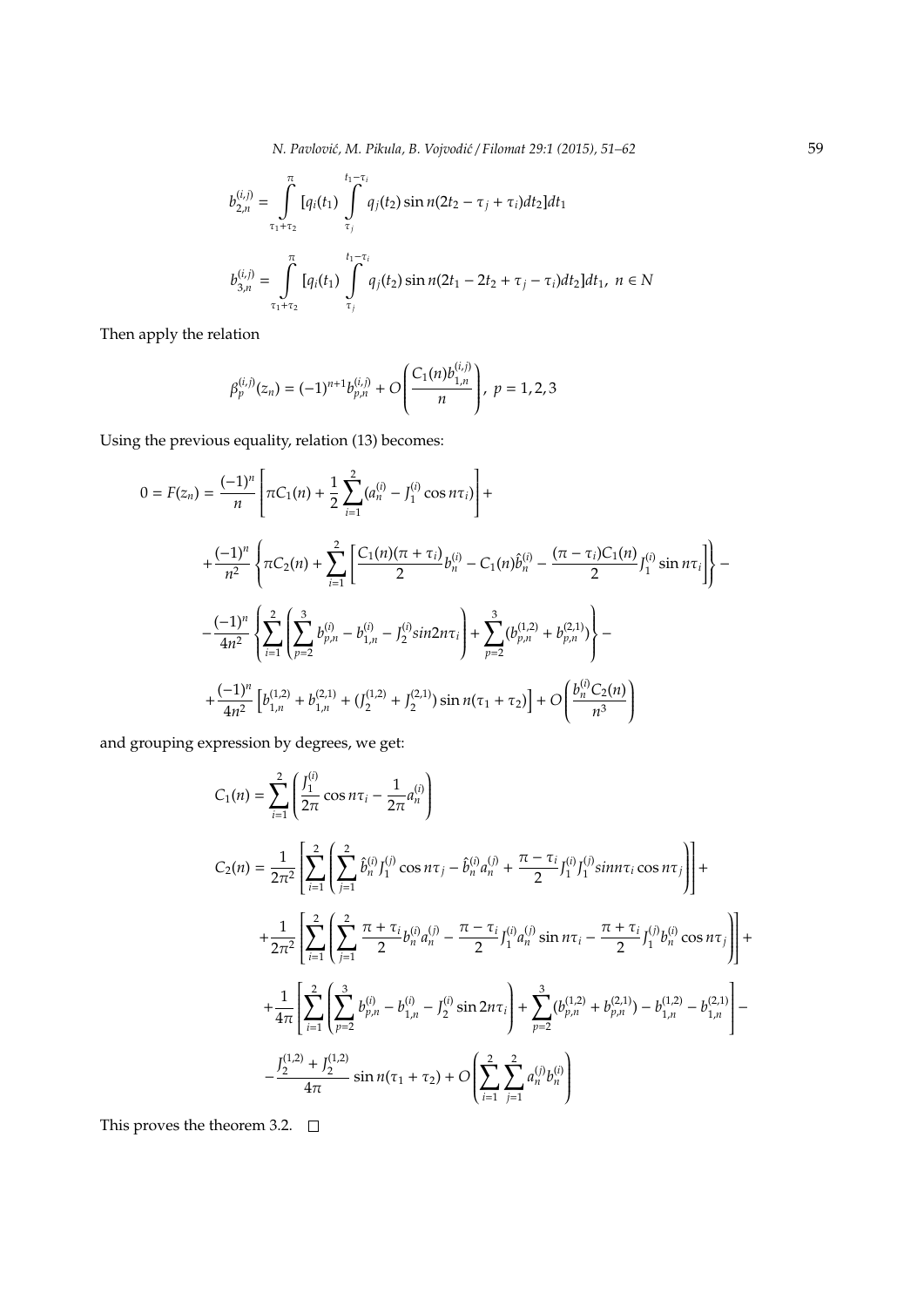**Remark 3.2.** *As potential*  $q_j(x) \in L_1[0, \pi]$ ,  $j = 1, 2$ , asymptotics of zeros  $z_n$  is characterized by the complexity of the *coe*ffi*cients C*1(*n*) *and C*2(*n*)*. In expression C*1(*n*) *summand*  $J_1^{(i)}$ 1  $\frac{1}{2\pi}$  cos *n* $\tau_i$  *oscillates as n* → ∞*, and*  $\frac{1}{2\pi}$ *a*<sup>*(i)*</sup> *vanishes. Similarly to the in*  $C_2(n)$ *. Expression* 

$$
\zeta_2 = \frac{1}{2\pi^2} \sum_{i=1}^2 \left( \sum_{j=1}^2 \frac{\pi - \tau_i}{2} J_1^{(i)} J_1^{(j)} \sin n\tau_i \cos n\tau_j \right) - \frac{1}{4\pi} \left[ \sum_{i=1}^2 J_2^{(i)} \sin 2n\tau_i + (J_2^{(1,2)} + J_2^{(2,1)}) \sin n(\tau_1 + \tau_2) \right]
$$

*oscillates, while the expression*

$$
\zeta_{2}^{*} = \frac{1}{2\pi^{2}} \sum_{i=1}^{2} \left[ \sum_{j=1}^{2} \left( \hat{b}_{n}^{(i)} J_{1}^{(j)} \cos n\tau_{j} + \frac{\pi + \tau_{i}}{2} b_{n}^{(i)} a_{n}^{(j)} - \frac{\pi - \tau_{i}}{2} J_{1}^{(i)} a_{n}^{(j)} \sin n\tau_{i} - \hat{b}_{n}^{(j)} a_{n}^{(j)} - \frac{\pi + \tau_{i}}{2} J_{1}^{(j)} b_{n}^{(i)} \cos n\tau_{j} \right) \right]
$$
  
+ 
$$
\frac{1}{4\pi} \left[ \sum_{i=1}^{2} \left( \sum_{p=2}^{3} b_{p,n}^{(i)} - b_{1,n}^{(i)} - J_{2}^{(i)} \sin 2n\tau_{i} \right) + \sum_{p=2}^{3} (b_{p,n}^{(1,2)} + b_{p,n}^{(2,1)}) - b_{1,n}^{(1,2)} - b_{1,n}^{(2,1)} \right] + O\left( \sum_{i=1}^{2} \sum_{j=1}^{2} a_{n}^{(j)} b_{n}^{(i)} \right)
$$
  
shes as  $n \to \infty$ 

*vanishes as n*  $\rightarrow \infty$ *.* 

## **4. Determining the regularized trace**

From 
$$
\lambda_n = z_n^2
$$
 follows  $\lambda_n = n^2 + 2C_1(n) + \frac{2C_2(n)}{n} + o\left(\frac{C_2(n)}{n}\right)$ 

**Definition 4.1.** *The sum of this series*

$$
s_1 = \sum_{n=1}^{\infty} \left( \lambda_n - n^2 - \frac{1}{\pi} \sum_{j=1}^{2} (J_1^{(j)} \cos n\tau_j - a_n^{(j)}) \right)
$$

*is called the regularized trace of first order operator D*<sup>2</sup> *.*

**Remark 4.2.** Since 
$$
\lambda_n - n^2 - \frac{1}{\pi} \sum_{j=1}^2 (J_1^{(j)} \cos n\tau_j - a_n^{(j)}) = O\left(\frac{C_2(n)}{n}\right)
$$
 where  $C_2(n)$  is given with (\*\*). The series 
$$
\sum_{n=1}^{\infty} \left(\lambda_n - n^2 - \frac{1}{\pi} \sum_{j=1}^2 (J_1^{(j)} \cos n\tau_j - a_n^{(j)})\right)
$$
 converges, so the trace  $s_1$  well defined.

**Theorem 4.3.** *If*  $q_i(x) \in L_1[0, \pi]$ ,  $j = 1, 2$  *first regularized trace operator*  $D^2$  *defined by (1) is*  $s_1 = 0$ 

*Proof.* The entire function (10) can be represented by its zeros  $z_n$ ,  $n \in N_0$  in the form of an infinite product.

$$
F(z) = Az \prod_{n=1}^{\infty} \left( 1 - \frac{z^2}{\lambda_n} \right), \quad \sin \pi z = \pi z \prod_{n=1}^{\infty} \left( 1 - \frac{z^2}{n} \right)
$$

$$
\frac{F(z)}{\sin \pi z} = \frac{A}{\pi} \prod_{n=1}^{\infty} \prod_{n=1}^{n^2} \prod_{n=1}^{\infty} \left( \frac{\lambda_n - z^2}{n^2 - z^2} \right) = \frac{A}{\pi} \prod_{n=1}^{\infty} \frac{n^2}{\lambda_n} \prod_{n=1}^{\infty} \left( 1 + \frac{\lambda_n - n^2}{n^2 - z^2} \right)
$$

where A is indefinite parameter. If we put  $B = \frac{A}{A}$ π  $\prod^{\infty}$ *n*=1 *n* 2  $\frac{n}{\lambda_n}$  then we have

$$
\frac{F(z)}{\sin \pi z} = B \left[ 1 + \sum_{n=1}^{\infty} \frac{\lambda_n - n^2}{n^2 - z^2} + \Delta \psi(z) \right], \ z \in C \setminus Z
$$
\n(15)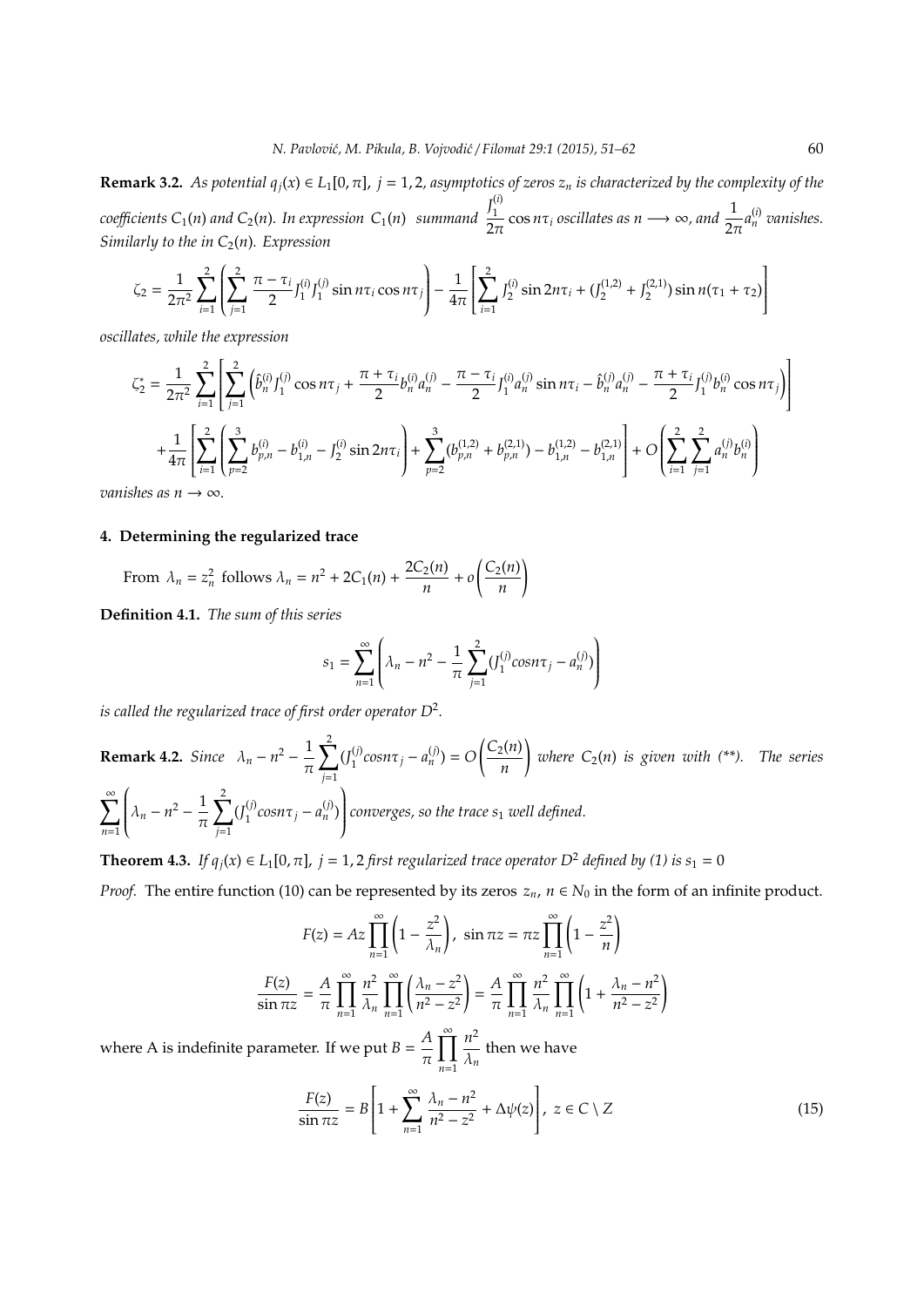From (13) and (15) it follows that B=1, i.e.  $A = \pi \prod_{n=1}^{\infty} \frac{\lambda_n}{n^2}$ By analogy with the Levitan transformation (see[2]), we write *n* 2

$$
\sum_{n=1}^{\infty} \frac{\lambda_n - n^2}{n^2 - z^2} = \sum_{n=1}^{\infty} \frac{\lambda_n - n^2 - \frac{1}{\pi} \sum_{j=1}^2 \left( J_1^{(j)} \cos n\tau_j - a_n^{(j)} \right)}{n^2 - z^2} + \sum_{j=1}^2 \left[ \frac{J_1^{(j)} \sum_{n=1}^{\infty} \frac{\cos n\tau_j}{n^2 - z^2} - \frac{1}{\pi} \sum_{n=1}^{\infty} \frac{a_n^{(j)}}{n^2 - z^2} \right]
$$

$$
= -\frac{1}{z^2} s_1 + \frac{1}{z^2} \sum_{n=1}^{\infty} \frac{n^2 \left( \lambda_n - n^2 - \frac{1}{\pi} \sum_{j=1}^2 \left( J_1^{(j)} \cos n\tau_j - a_n^{(j)} \right) \right)}{n^2 - z^2} + \sum_{j=1}^2 \frac{J_1^{(j)} \sum_{n=1}^{\infty} \frac{\cos n\tau_j}{n^2 - z^2} - \frac{1}{\pi} \sum_{j=1}^2 \sum_{n=1}^{\infty} \frac{a_n^{(j)}}{n^2 - z^2}
$$

Therefore, it is

$$
\frac{1}{z^2} \sum_{n=1}^{\infty} \frac{n^2 \left( \lambda_n - n^2 - \frac{1}{\pi} \sum_{j=1}^2 \left( J_1^{(j)} \cos n\tau_j - a_n^{(j)} \right) \right)}{n^2 - z^2} = O\left( \frac{\sin z (\pi - \tau_2)}{z^2 \sin \pi z} \right)
$$
(16)

Furthermore, based on the known relations

$$
\sum_{n=1}^{\infty} \frac{\cos n\tau_j}{n^2 - z^2} = \frac{1}{2z^2} - \frac{\pi}{2z} \frac{\cos z(\pi - \tau_j)}{\sin \pi z}
$$
(17)

$$
\sum_{n=1}^{\infty} \frac{a_n^{(j)}}{n^2 - z^2} = \int_{\tau_j}^{\pi} q_j(t_1) \left( \frac{1}{2z^2} - \frac{\pi}{2z} \frac{\cos z(\pi - 2t_1 + \tau_j)}{\sin \pi z} \right) dt_1 \tag{18}
$$

Also on the basis of (16), (17) and (18) we obtain

$$
\sum_{n=1}^{\infty} \frac{\lambda_n - n^2}{n^2 - z^2} = -\frac{1}{z^2} s_1 - \frac{1}{2z \sin \pi z} \sum_{j=1}^2 J_1^{(j)} \cos z(\pi - \tau_j) + \frac{1}{2z} \sum_{j=1}^2 \frac{a^{(j)}(z)}{\sin \pi z} + O\left(\frac{\sin z(\pi - \tau_2)}{z^2 \sin \pi z}\right)
$$

and finally we got expression

$$
F(z) = \sin \pi z - \frac{\sin \pi z}{z^2} s_1 - \frac{1}{2z} \sum_{j=1}^2 J_1^{(j)} \cos z(\pi - \tau_j) + \frac{1}{2z} \sum_{j=1}^2 a^{(j)}(z) + O\left(\frac{\sin z(\pi - \tau_2)}{z^2}\right)
$$
(19)

If we set  $z = -iy$ ,  $(y \rightarrow \infty)$  in (13) and (19) we obtain  $s_1 = 0$ .

The first regularized trace of the operator (1-3) is obtained analogously to the calculation of the first regularized trace in the works [5] and [7].  $\Box$ 

#### **References**

- [1] В. А. Садовничий, Теория операторов, Издательство Москоского университета, 2004. (5rd edition)
- [2] Б. М. Левитан, И. С. Саргасян, Оператори типа Штурма-Лиувиля и Дирака, Москва "Наука" 1988.
- [3] В. А. Садовничий, В. Е. Подольский, Следы операторов, УМН 61:5 (371), 85-156, 2006.
- [4] С.Б. Норкин, Дифференциальные уравнения второго порядка с запаздывающим аргументом, Москва, Наука 1965.
- [5] Gelfand, I. M. and Levitan, B. M.: On a simple identity for eigenvalues of the differential operator of second order, Dokl. Akad. Nauk SSSR, 88, no. 4, 593596 (1953).
- [6] М. Пикула. О регуляризованных следах дифференциальног оператора типа Штурма-Лиувиля с запаздывающим аргументом. Дифф. уравнения 1 (1990) 103-109.